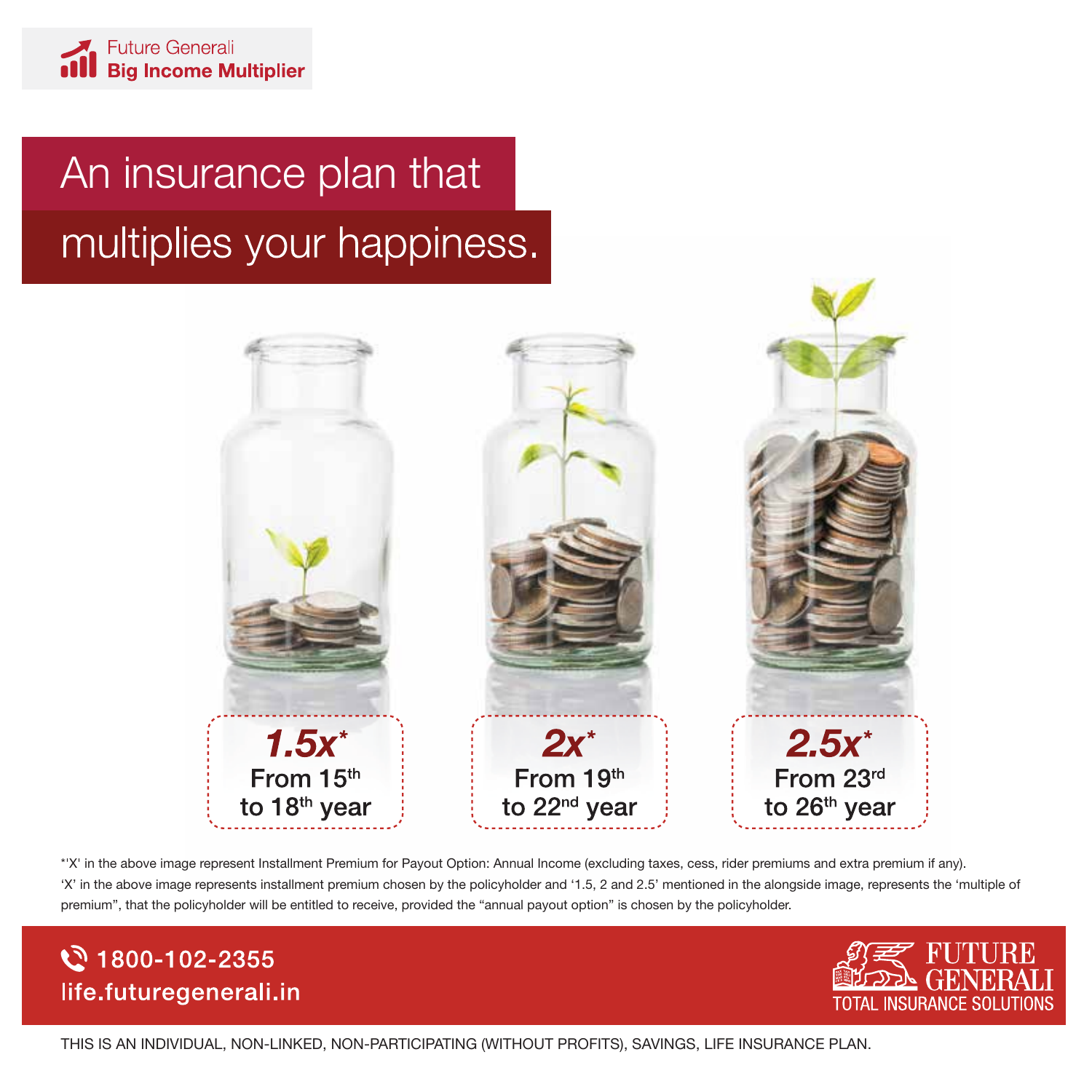As Indians we all excel at making the most of our resources and this is especially true when it comes to our hard earned money. Wouldn't it excite you to know that there is a financial solution which does just that and helps you generate twice the value for every rupee you save.

Presenting Future Generali Big Income Multiplier, a life insurance plan which guarantees Double Returns over the payout period. Here's how the plan works in a nutshell:





- **Unique product benefits** Get maturity payout over a period of 12 years Get a Total Maturity Benefit which is twice the total premiums paid under the life insurance plan over a period of 12 years.
	- Limited Premium payment Pay premiums only for 12 years and stay protected for 14 years.
	- Guaranteed income Get guaranteed income for 12 years after the end of policy term.
	- Flexibility in choosing your Life Insurance Plan option- Choose between i) Annual Income Option or ii) Monthly Income Option.
	- Tax Benefits Avail of tax benefit as per existing tax laws

- **How does it work?** Step 1: Choose a payout option i) Annual Income Payout Option or ii) Monthly Income Payout Option to receive income as per your desired frequency.
	- **Step 2:** Choose the amount of premium you would like to pay under this life insurance plan
	- **Step 3:** Pay the desired premium amount for 12 years. The premium payment frequency will be annual for Annual Income Payout Option and monthly for Monthly Income Payout **Option**
	- **Step 4:** Receive guaranteed income for 12 years after the end of policy term as per your life insurance plan option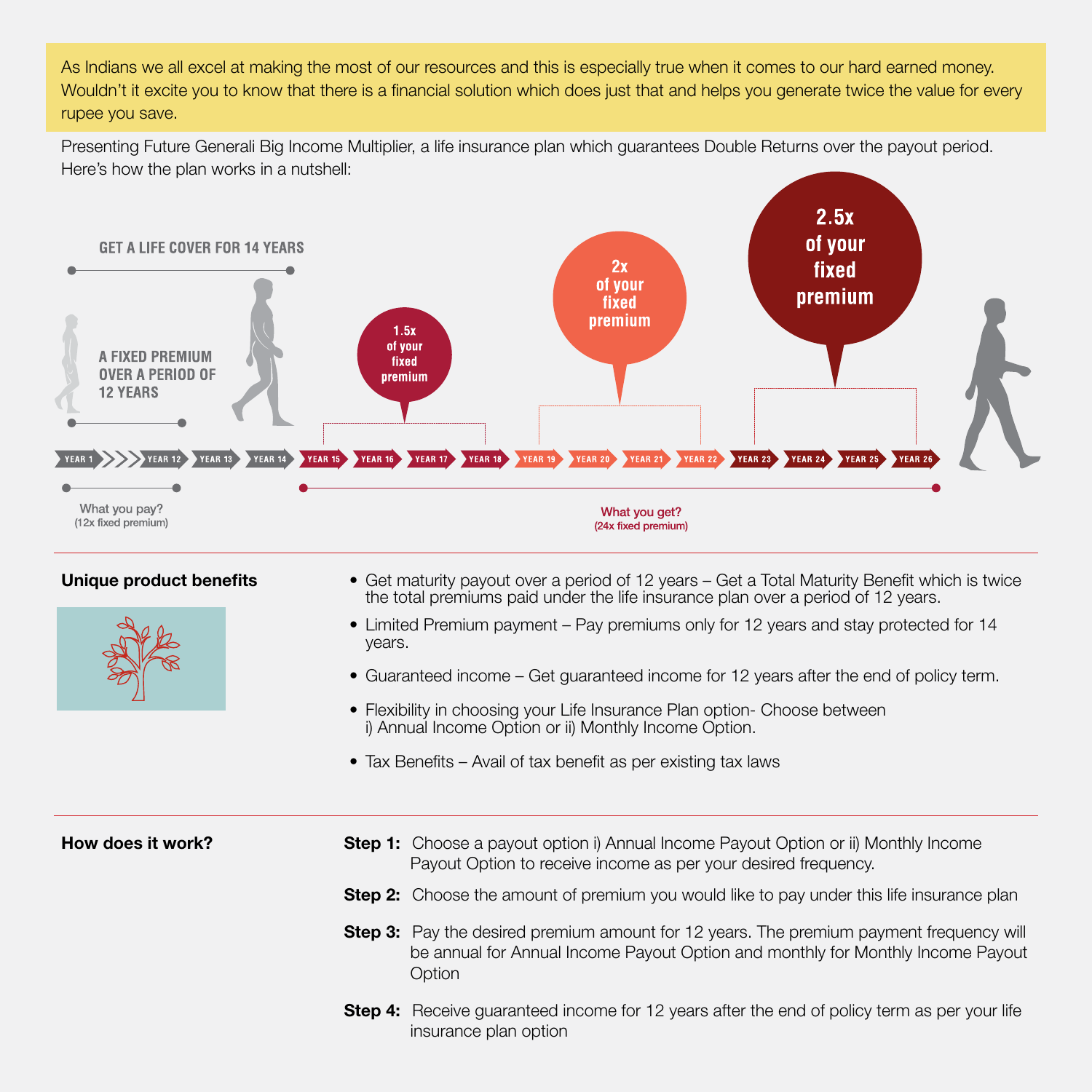| <b>Life Insurance Plan Summary</b> |                                                                                                                           |  |
|------------------------------------|---------------------------------------------------------------------------------------------------------------------------|--|
| Parameter                          | Criterion                                                                                                                 |  |
| <b>Entry Age</b>                   | 4 years to 50 years (Age means your age as on your last birthday)                                                         |  |
| <b>Maturity Age</b>                | 18 years to 64 years                                                                                                      |  |
| Policy Term                        | Fixed Policy Term of 14 years                                                                                             |  |
| Premium Payment Term               | Fixed Premium Payment Term of 12 years                                                                                    |  |
| Life Insurance Plan Options        | Payout Option: Annual Income   Monthly Income                                                                             |  |
| <b>Premium Payment Frequency</b>   | Annual Income Payout Option: Annual mode   Monthly Income Payout Option: - Monthly mode                                   |  |
| Minimum Instalment Premium         | Annual Income Payout Option: ₹18,000   Monthly Income Payout Option: ₹1,500                                               |  |
| <b>Maturity Sum Assured</b>        | For Annual Income Payout Option: 15.8782 X Annual Premium<br>For Monthly Income Payout Option: 184.4113 X Monthly Premium |  |
| Payout Term                        | Payout term is 12 years after the end of policy term                                                                      |  |
|                                    |                                                                                                                           |  |

Note - For a minor Life Assured, the risk will commence immediately on the policy commencement date.

### What are your benefits? 1. Maturity Benefit

If you have paid all your premiums, you will receive the following benefits after your policy matures.

| <b>Your Benefits</b>         | <b>Payout Option: Annual Income</b>                                                                                                                                   | <b>Payout Option: Monthly Income</b>                                                                                                                                        |
|------------------------------|-----------------------------------------------------------------------------------------------------------------------------------------------------------------------|-----------------------------------------------------------------------------------------------------------------------------------------------------------------------------|
| <b>Maturity Benefit</b>      | Provided the premium payment frequency<br>chosen is annual,                                                                                                           | Provided the premium payment frequency<br>chosen is monthly,                                                                                                                |
|                              | • 4 annual payouts of 1.5 times the annual<br>premium shall be payable each year for four<br>years starting from the end of 1st year after<br>the end of policy term. | • 48 monthly payouts of 1.5 times the monthly<br>premium shall be payable each month for 48<br>months starting from the end of 13th month<br>after the end of policy term.  |
|                              | • 4 annual payouts of 2 times the annual<br>premium shall be payable each year for four<br>years starting from the end of 5th year after<br>the end of policy term.   | • 48 monthly payouts of 2 times the monthly<br>premium shall be payable each month for 48<br>months starting from the end of 61st month<br>after the end of policy term.    |
|                              | • 4 annual payouts of 2.5 times the annual<br>premium shall be payable each year for four<br>years starting from the end of 9th year after<br>the end of policy term. | • 48 monthly payouts of 2.5 times the monthly<br>premium shall be payable each month for 48<br>months starting from the end of 109th month<br>after the end of policy term. |
| <b>Total Benefit Payable</b> | 2 times of Total Premium paid under the policy                                                                                                                        | 2 times of Total Premium paid under the policy                                                                                                                              |

You may take your Maturity Benefit as lump sum at the Maturity Date by selecting the said option at the inception of the policy. The lump sum Maturity Benefit is equal to the Maturity Sum Assured i.e. lump sum maturity benefit is equal to 15.8782 times annual premium in case of Annual income pay out option and is equal to 184.4113 times monthly premium in case of monthly income pay out option.

Note: The Annual Premium and Monthly Premium mentioned in the table above is excluding taxes, rider premiums, extra premium and cess, if any.

'Payout period' means the period over which the payouts under Maturity Benefit are payable.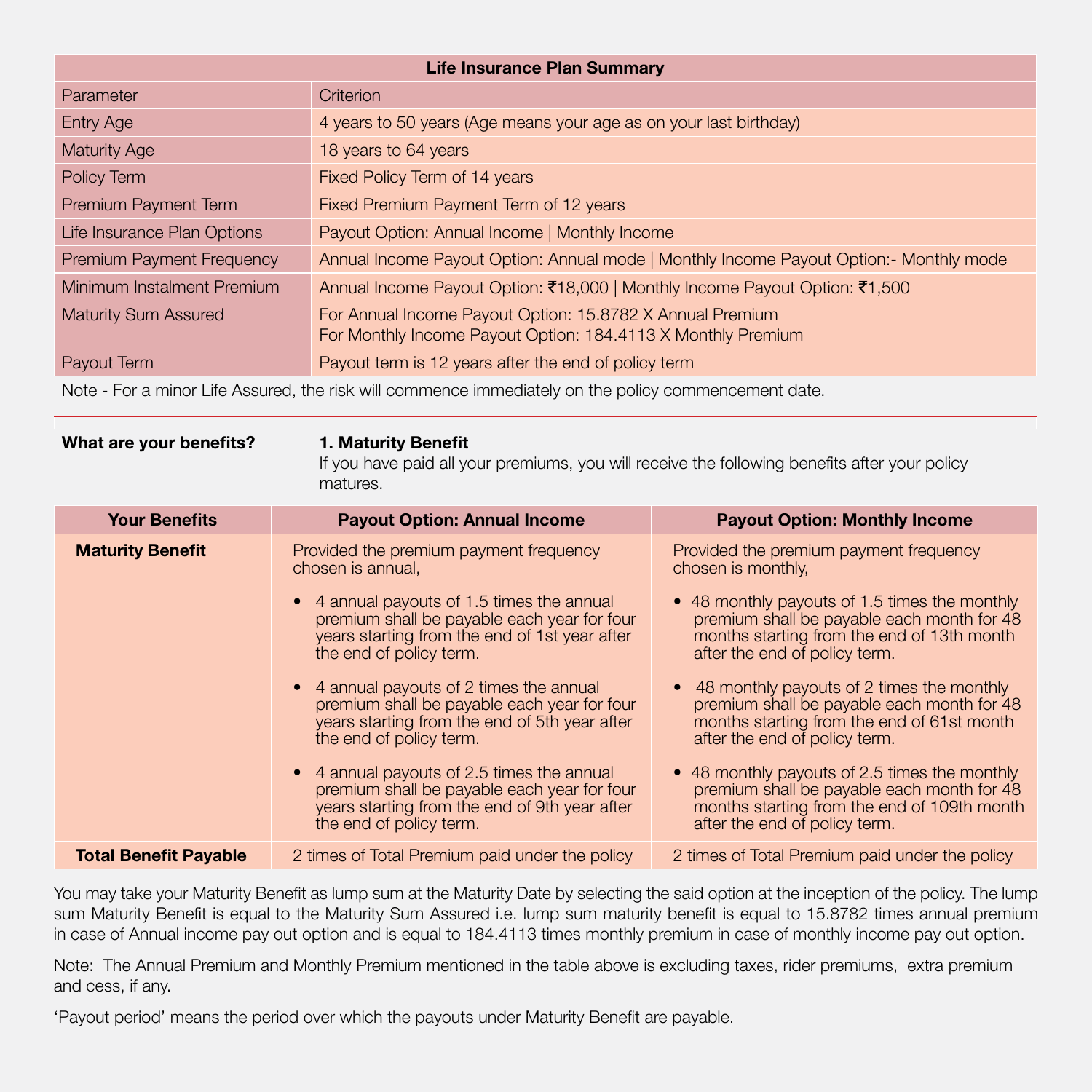### Let's understand the Life Insurance Plan with the help of an example:

Krish is 30 years old and has purchased Future Generali Big Income Multiplier with an 'Annual Income Payout Option'. He pays  $\overline{\mathcal{F}}$ 20,000 as annual premium (excluding taxes, rider premiums, extra premiums and cess) for a premium payment term of 12 years. He will receive  $\bar{\mathcal{F}}$ 4,80,000 over a period of 12 years after the end of policy term i.e. 14 years. Let us explain how?

• Krish will receive 4 annual payouts of  $\overline{30,000}$  each year for four years starting from the end of 1st year after the end of policy term.

• He will receive 4 annual payouts of  $\bar{\mathfrak{g}}40,000$  each year for four years starting from the end of 5th year after the end of policy term.

• He will receive 4 annual payouts of  $\bar{z}50,000$  each year for four years starting from the end of 9th year after the end of policy term.

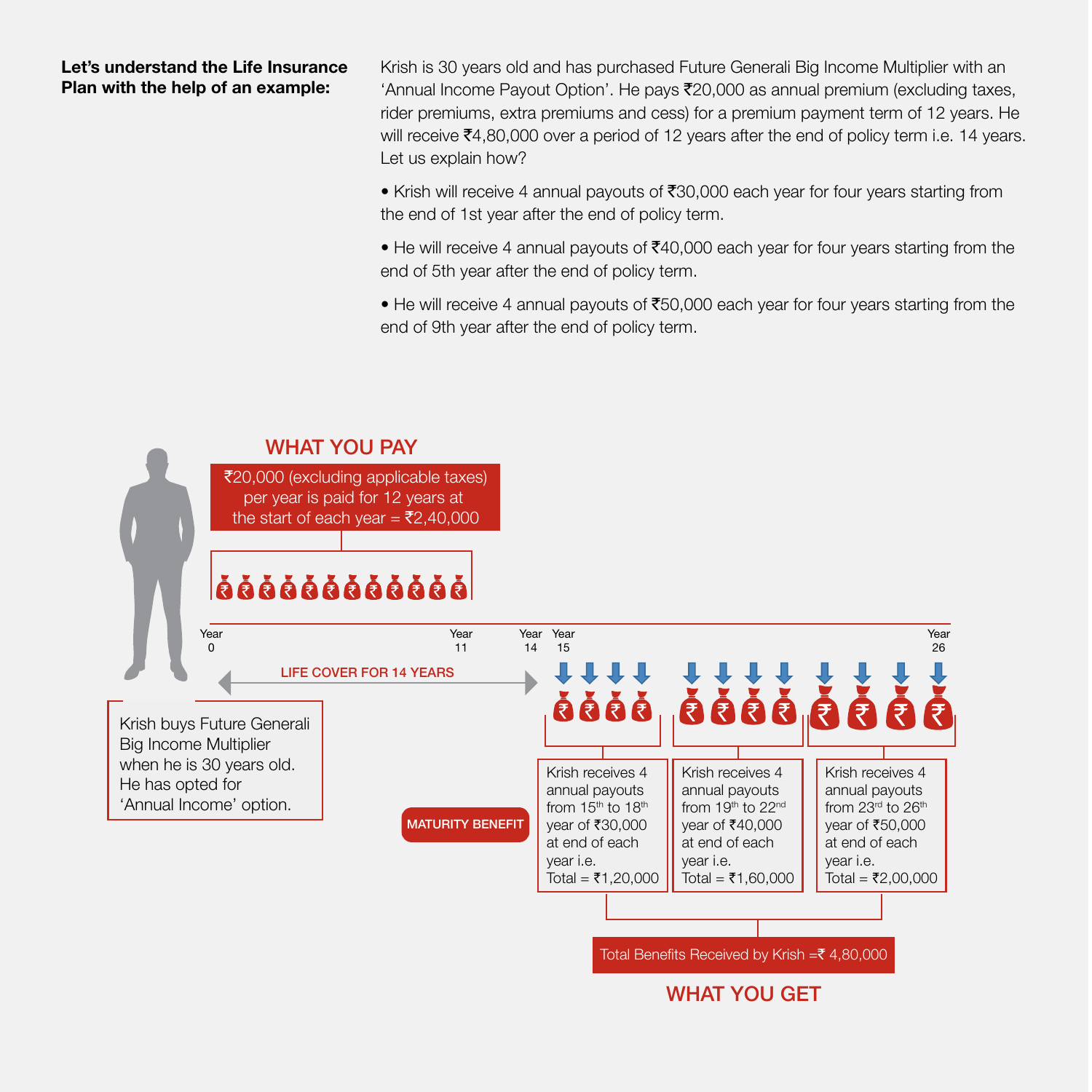

**2. Death Benefit In case of your unfortunate demise during the Policy Term, a lump sum amount will be** payable to your nominee as Death Sum Assured. In order to ensure that your family is always adequately protected, the Death Sum Assured shall be highest of the following:

- i. 10 times Annualised Premium (excluding applicable taxes, rider premiums, underwriting extra premiums and loading for modal premiums, if any), or
- ii. 125% of total premiums paid as on date of death (excluding any extra premium, any rider premium and applicable taxes), or
- iii. Absolute amount payable on death which is provided in table below:

| <b>Age at Entry</b> | Absolute amount payable on death<br>as a percentage of Maturity Sum<br><b>Assured</b> | <b>Age at Entry</b> | Absolute amount payable on death<br>as a percentage of Maturity Sum<br><b>Assured</b> |
|---------------------|---------------------------------------------------------------------------------------|---------------------|---------------------------------------------------------------------------------------|
| $4-10$ yrs          | 180%                                                                                  | $31 - 35$ yrs       | 85%                                                                                   |
| $11-17$ yrs         | 140%                                                                                  | 36-40 yrs           | 70%                                                                                   |
| 18-25 yrs           | 115%                                                                                  |                     |                                                                                       |
| 26-30 yrs           | 105%                                                                                  | 65%<br>41-50 yrs    |                                                                                       |

### Note:

- (1) The death benefit mentioned above will be payable if your policy is active (in-force).
- (2) The Annual premium and Monthly Premium mentioned in the table above is excluding taxes, rider premiums, extra premium and cess, if any.
- (3) In the event of death during the payout period, regular payouts as per the Maturity Benefit will be paid to the nominee. The nominee has the option to take a Lump Sum Death Benefit which will be equivalent to the value of outstanding payouts, discounted at a compound interest rate of 6.25% per annum.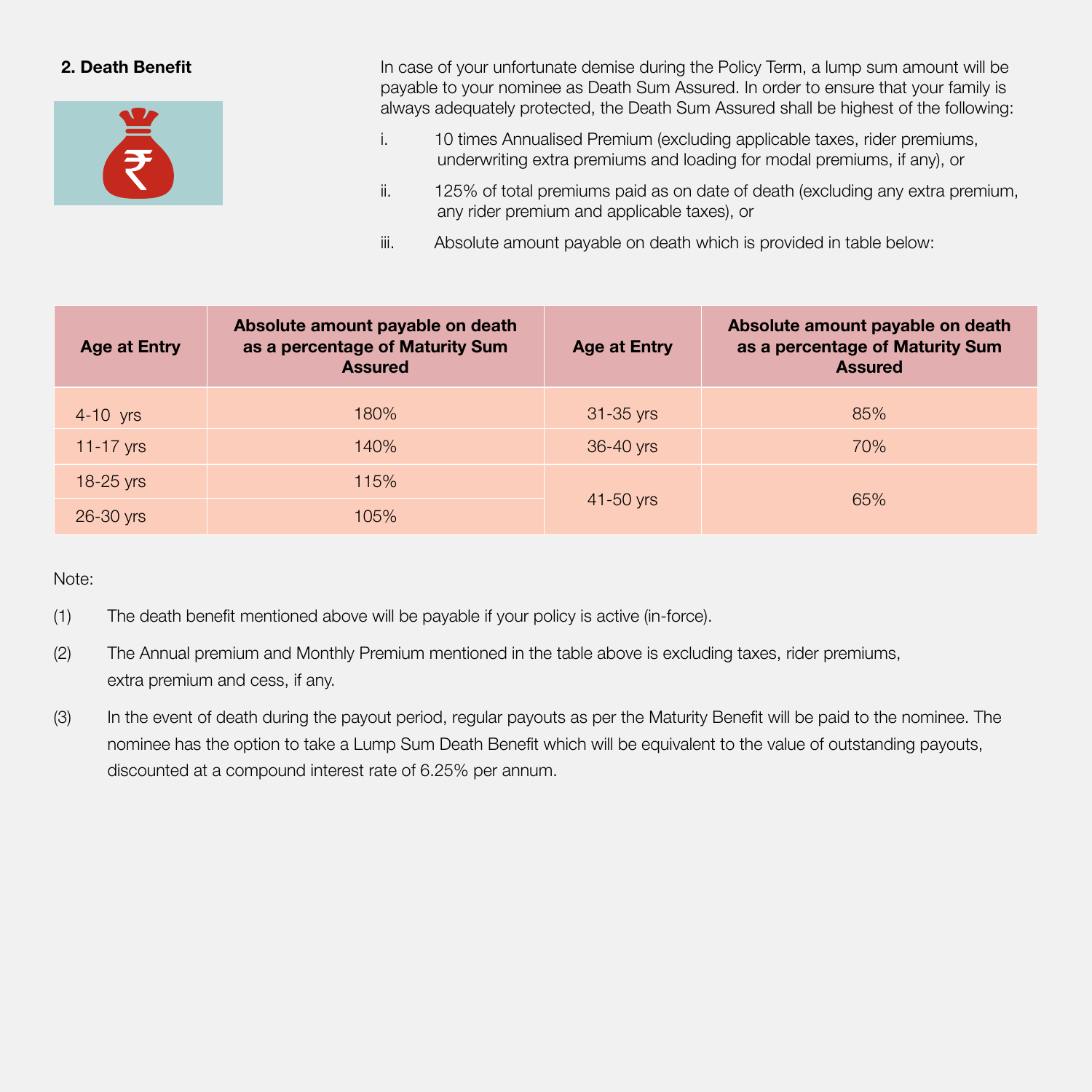### For example:

Krish is 30 years old and has purchased Future Generali Big Income Multiplier with an 'Annual Income Payout Option' with an Annual Premium of ₹20,000 (excluding taxes, rider premiums, extra premium and cess). He pays the premium for 4 years and unfortunately passes away during the 4th policy year. In this case, Krish's nominee will receive the following Death Benefit:







Little privileges just for you Grace Period: You get a grace period of 30 days if you have opted for annual premium payment or 15 days if you have opted for monthly premium payment from the premium due date to pay your missed premium.

> During these days, you will continue to be covered and be entitled to receive all the benefits subject to deduction of due premium

**Free Look Period:** In case you disagree with any of the terms and conditions of the policy, you can return the policy to the company within 15 days of its receipt for cancellation (30 days, if the policy is sold through the Distance Marketing Mode), stating your objections. Future Generali will refund the policy premium after the deduction of proportionate risk premium for the period of cover, stamp duty charges, cost of medical examination, if any.

**Note:** Distance Marketing means insurance solicitation by way of telephone calling/ short messaging service (SMS)/other electronic modes like e-mail, internet & interactive television (DTH)/direct mail/ newspaper & magazine inserts or any other means of communication other than in person.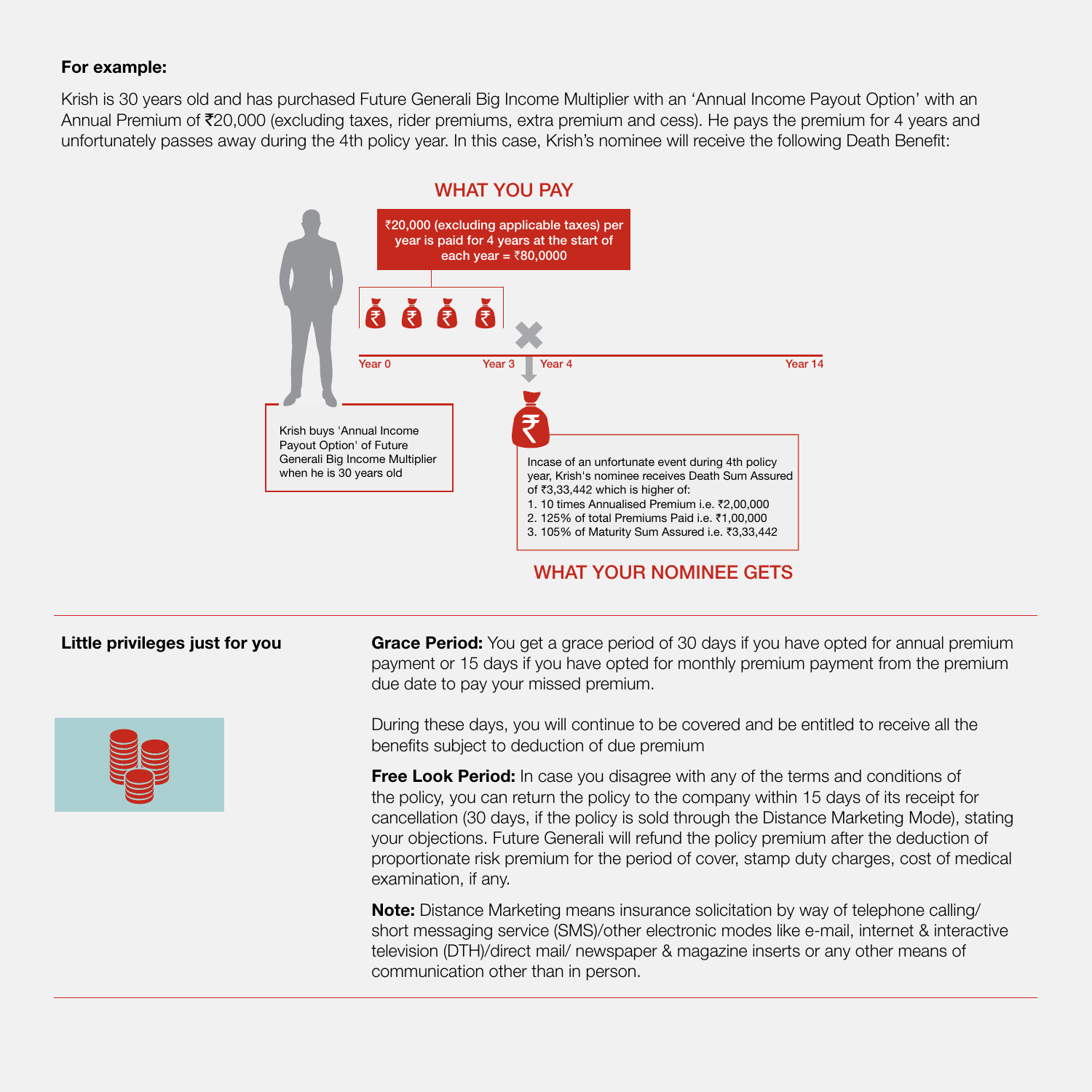If the Policy is opted through an Insurance Repository (IR), the computation of the said Free Look Period will be as stated below:

1. For existing e-Insurance Account: Computation of the said Free Look Period will commence from the date of the delivery of the e-mail confirming the credit of the Insurance Policy by the IR.

2. For New e-Insurance Account: If an application for e-Insurance Account accompanies the proposal for insurance, the date of receipt of the 'welcome kit' from the IR with the credentials to log on to the eInsurance Account(e IA) or the delivery date of the email confirming the grant of access to the eIA or the delivery date of the email confirming the credit of the Insurance Policy by the IR to the eIA, whichever is later shall be reckoned for the purpose of computation of the Free Look Period.

**Tax Benefits:** Premium(s) paid are eligible for tax benefit as may be available under the provisions of Section(s) 80C and 10(10D) as applicable. For further details, consult your tax advisor. Tax benefits are subject to change from time to time.

- during the first 2 years If any due premiums for the first two (2) policy years have not been paid within the grace period, the policy shall lapse. All risk cover ceases while the policy is in lapse status.
	- The policyholder has the option to revive the policy within 5 years from the due date of the first unpaid premium. The policyholder will be required to pay arrears of premium along with interest and proof of continued insurability of the life assured.
	- If the life insurance plan is not revived during the revival period, no benefit shall be payable at the end of revival period and the policy will terminate thereafter.
	- If due premiums for the first two (2) or more policy years have been paid and any subsequent premium is not paid within the grace period, the policy will be converted into a Paid-Up policy. Death Benefit and Maturity Benefit will be reduced in proportion to the number of premiums paid to the number of premiums payable under the policy.
	- On death before the end of the policy term, while the policy is in paid-up condition, the reduced death benefit is equal to

(Number of Premiums Paid / Total number of premiums payable)\* Death Sum Assured

 The reduced death benefit shall be payable in the same manner as for an in-force policy. i.e. Death Paid-Up Sum Assured shall be payable in lump sum and the policy shall terminate.

• On survival of life assured till maturity, while the policy is in a paid-up condition, the reduced maturity benefit is equal to (Number of Premiums Paid / Total number of premiums payable)\* Maturity Sum Assured

### Terms and Conditions

Non-payment of premiums



### Non-payment of premiums post the first 2 years

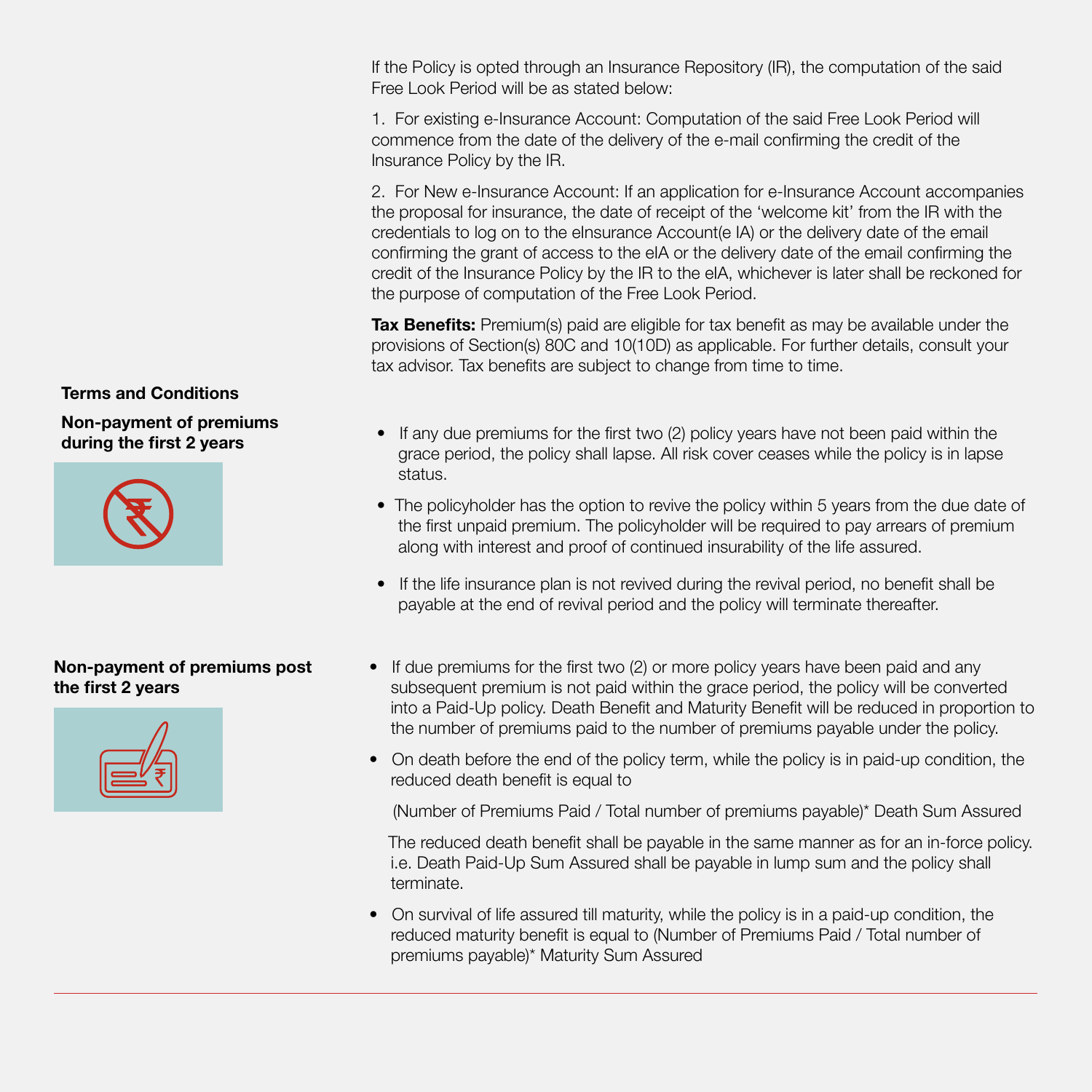The reduced maturity benefit shall be payable in the same manner as for an in-force policy

- You can revive your Paid-Up policy within a period of five years from the due date of the first unpaid premium. A paid-up policy cannot be revived once the policy term is over.
- You can surrender your Paid-Up policy anytime during the Policy Term.

**Surrender Value** The life insurance plan will acquire a surrender value after all the due premiums have been paid for the first 2 full policy years. The policy cannot be surrendered once the policy term is over. The surrender value payable is higher of the Guaranteed Surrender Value and the Special Surrender Value.

Guaranteed Surrender Value is as per the below table:

| <b>Guaranteed Surrender Value</b> |                                   |  |  |
|-----------------------------------|-----------------------------------|--|--|
| <b>Policy Year of Surrender</b>   | <b>Guaranteed Surrender Value</b> |  |  |
| 2                                 | 30% of premiums paid              |  |  |
| 3                                 | 35% of premiums paid              |  |  |
| $\overline{4}$                    | 50% of premiums paid              |  |  |
| $\overline{5}$                    | 50% of premiums paid              |  |  |
| 6                                 | 50% of premiums paid              |  |  |
| $\overline{7}$                    | 50% of premiums paid              |  |  |
| 8                                 | 60% of premiums paid              |  |  |
| 9                                 | 65% of premiums paid              |  |  |
| 10                                | 70% of premiums paid              |  |  |
| 11                                | 75% of premiums paid              |  |  |
| 12                                | 80% of premiums paid              |  |  |
| 13                                | 90% of premiums paid              |  |  |
| 14                                | 90% of premiums paid              |  |  |

Premiums used for calculating guaranteed surrender value will be excluding taxes, rider premiums, extra premium and cess.



Special Surrender Value Special Surrender Value = Special Surrender Value Factor x (Number of Instalment Premiums Paid / Total number of Instalment Premiums payable) \* (Sum of total benefits payable during pay out period)

> Special Surrender Value (SSV) factors will be based on the company's expectation of future financial and demographic conditions and may be reviewed by the company from time to time with prior approval from IRDAI.

A policy terminates on surrender and no further benefits are payable under the policy.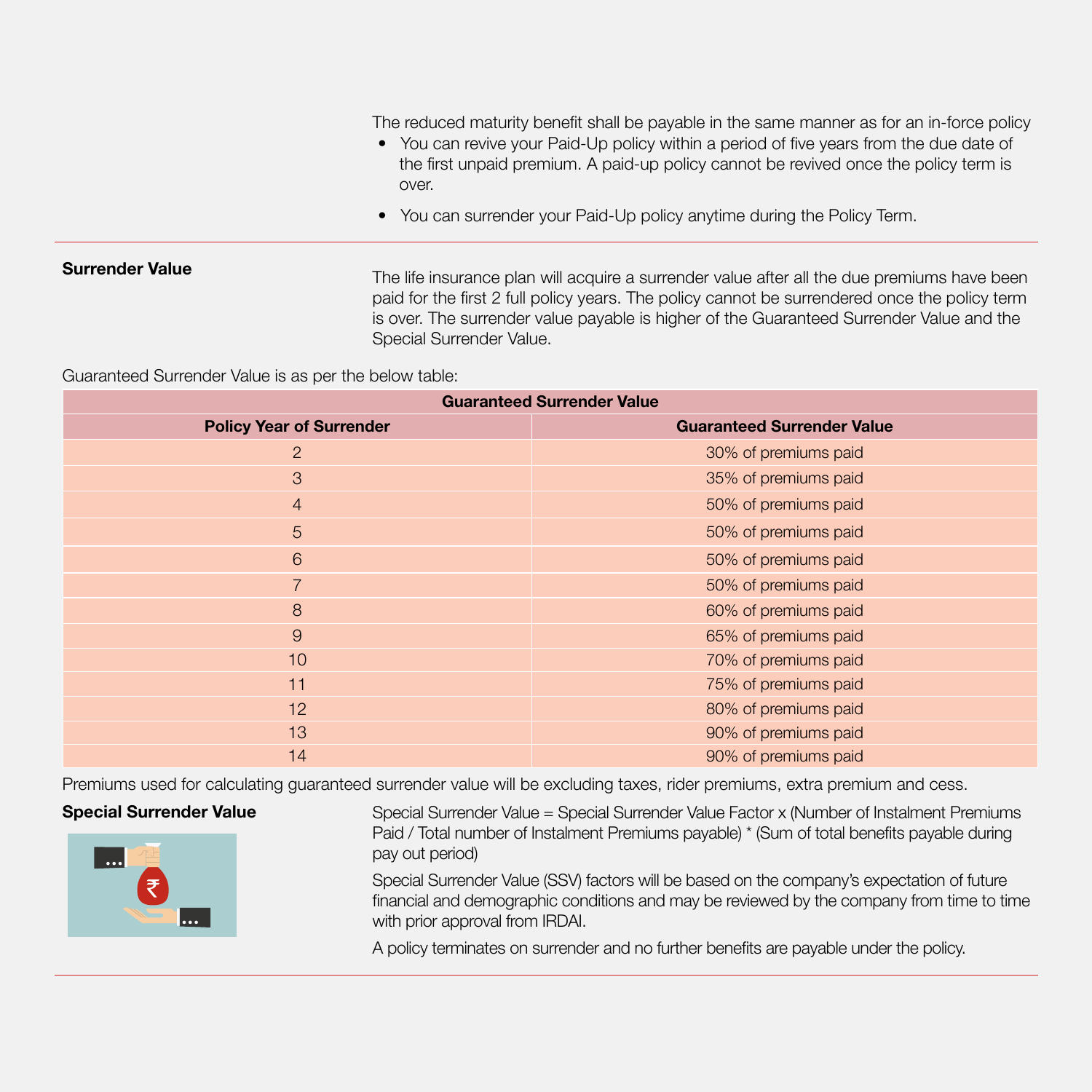| Loan                             | You may avail of a loan once the policy has acquired a Surrender Value. The maximum<br>amount of loan that can be availed is up to 85% of the Surrender Value. For more details,<br>please refer to policy document.                                                                                                                                                                                                                      |
|----------------------------------|-------------------------------------------------------------------------------------------------------------------------------------------------------------------------------------------------------------------------------------------------------------------------------------------------------------------------------------------------------------------------------------------------------------------------------------------|
|                                  | The current interest rate for the financial year 2020-21 applicable on loans is 8% per<br>annum compounded half yearly. Please contact our branch office or call us to know the<br>current applicable interest rate.                                                                                                                                                                                                                      |
| <b>Nomination and Assignment</b> | Nomination, in accordance with Section 39 of the Insurance Act, 1938, as amended from<br>time to time is permitted under this policy.                                                                                                                                                                                                                                                                                                     |
|                                  | Assignment, in accordance with Section 38 of the Insurance Act, 1938, as amended from<br>time to time is permitted under this policy.                                                                                                                                                                                                                                                                                                     |
|                                  | Policy purchased under MWP(Married Women's Property) Act cannot be assigned.                                                                                                                                                                                                                                                                                                                                                              |
| <b>Riders</b>                    | To enhance your financial protection and to secure yourself/your family against accidental<br>disability or demise, we present to you Rider which you may choose as an additional<br>protection. There is one rider option available under this plan: Future Generali Accidental<br>Benefit Rider (UIN:133B027V02)                                                                                                                        |
|                                  | Please refer to the respective rider brochure for more details.                                                                                                                                                                                                                                                                                                                                                                           |
|                                  | Note: The premium pertaining to health related or critical illness riders shall not exceed<br>100% of premium under the basic product, the premiums under all other life insurance<br>riders put together shall not exceed 30% of premiums under the basic product and<br>any benefit arising under each of the above mentioned riders shall not exceed the sum<br>assured under the basic product.                                       |
| <b>Exclusions</b>                | Suicide Exclusion: In case of death due to suicide within 12 months from the date of<br>commencement of risk under the policy or from the date of revival of the policy, as<br>applicable, the nominee or beneficiary of the policyholder shall be entitled to 80% of the<br>total premiums paid till the date of death or the surrender value available as on the date of<br>death whichever is higher, provided the policy is in force. |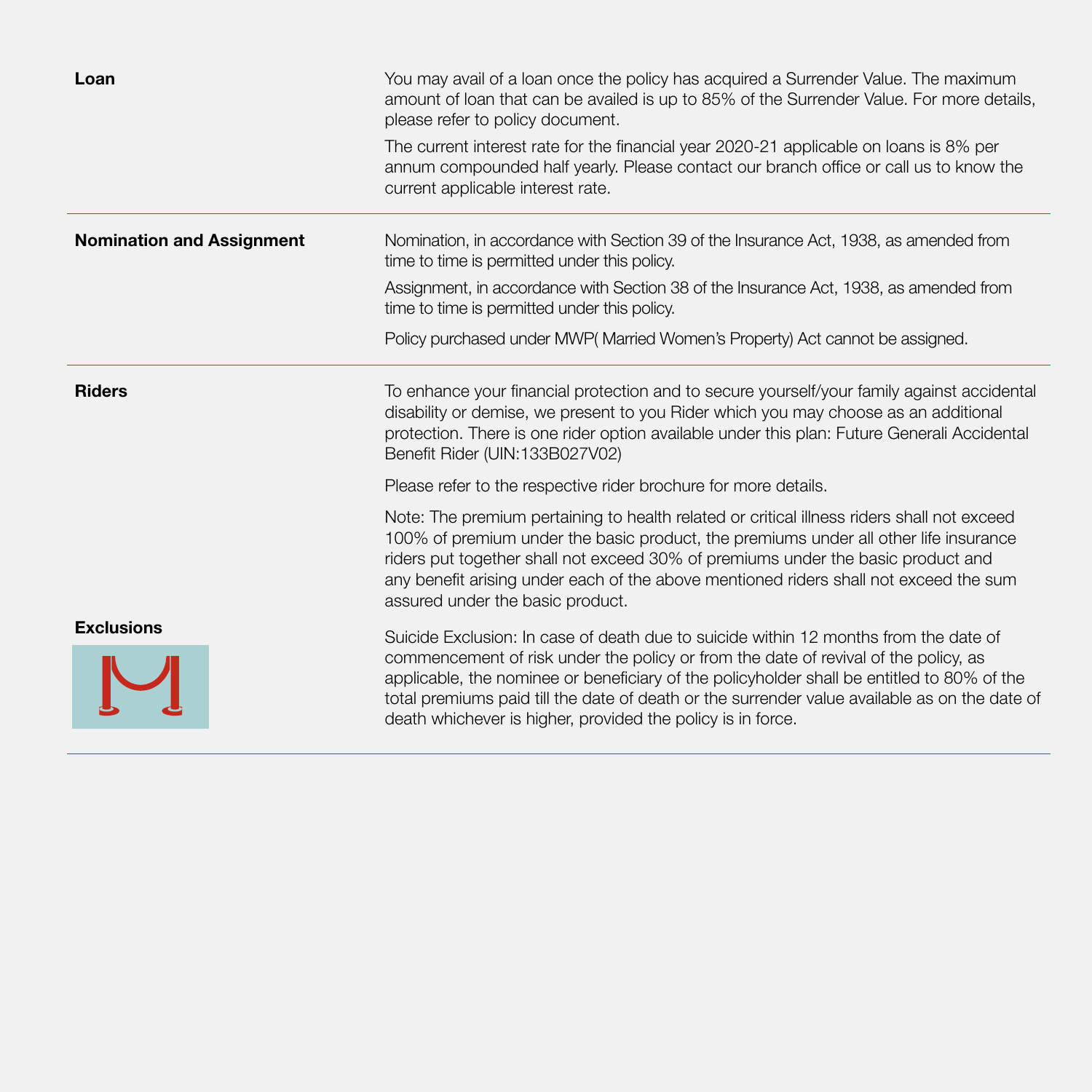

### Prohibition on rebates: Section 41 of the Insurance Act 1938 as amended from time to time states

- 1. No person shall allow or offer to allow, either directly or indirectly, as an inducement to any person to take or renew or continue an insurance in respect of any kind of risk relating to lives or property in India, any rebate of the whole or part of the commission payable or any rebate of the premium shown on the policy, nor shall any person taking out or renewing or continuing a policy accept any rebate, except such rebate as may be allowed in accordance with the published prospectuses or tables of the insurer.
- 2. Any person making default in complying with the provisions of this section shall be liable for a penalty which may extend to ten lakh rupees.

|                                    | Section 45 of the Insurance Act 1938 as amended from time to time states                                                                                                                                                                                                                                                                                                                       |  |
|------------------------------------|------------------------------------------------------------------------------------------------------------------------------------------------------------------------------------------------------------------------------------------------------------------------------------------------------------------------------------------------------------------------------------------------|--|
|                                    | No Policy of Life Insurance shall be called in question on any ground whatsoever after<br>the expiry of 3 years from the date of the policy i.e. from the date of issuance of the<br>policy or the date of commencement of risk or the date of revival of the policy or the<br>date of the rider to the policy, whichever is later.                                                            |  |
|                                    | 2. A policy of Life Insurance may be called in question at any time within 3 years from<br>the date of issuance of the policy or the date of commencement of risk or the date<br>of revival of the policy or the date of the rider to the policy, whichever is later, on the<br>ground of fraud.                                                                                               |  |
|                                    | For further information, Section 45 of the Insurance laws (Amendment) Act, 2015 may<br>be referred.                                                                                                                                                                                                                                                                                            |  |
| <b>Why choose Future Generali?</b> | Future Generali India Life Insurance Company Limited is a joint venture between Future group,<br>India's leading retailer; Generali, an Italy based insurance major and Industrial Investment Trust<br>Ltd (IITL). The company was incorporated in 2006 and brings together the unique qualities of<br>the founding companies - local experience and knowledge with global insurance expertise |  |
|                                    | Future Generali India Life Insurance Company Limited offers an extensive range of life<br>insurance products, and a network that ensures we are close to you wherever you go.                                                                                                                                                                                                                  |  |